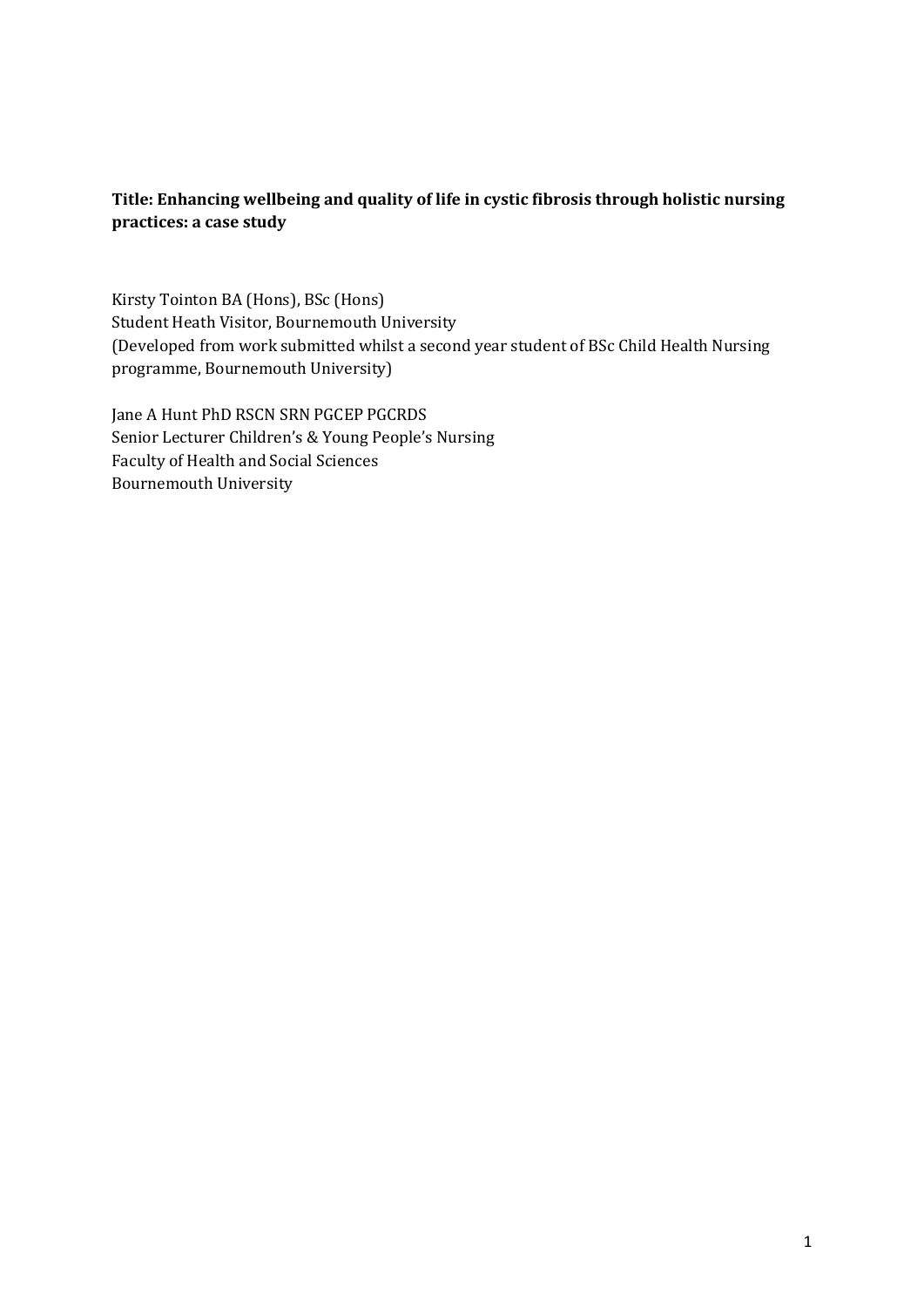# **Abstract:**

Cystic fibrosis is one of the most common life limiting autosomal recessive genetically inherited conditions affecting Caucasians. It is caused by mutations of chromosome 7 responsible for encoding amino acid protein 1480, the cystic fibrosis transmembrane conductance regulator (CFTR) protein. The most common mutation, affecting 75% of patients with CF in the UK, is that of delta F508 which results in the omission of phenylalanine at position 508 in the 1480 chain. However, other rarer mutations exist resulting in differing presentations of the condition. Ellen, a teenager with a rarer presentation of CF, and her family, are drawn upon in this case study to discuss living with CF and its impact upon quality of life and well-being in life limiting conditions of childhood.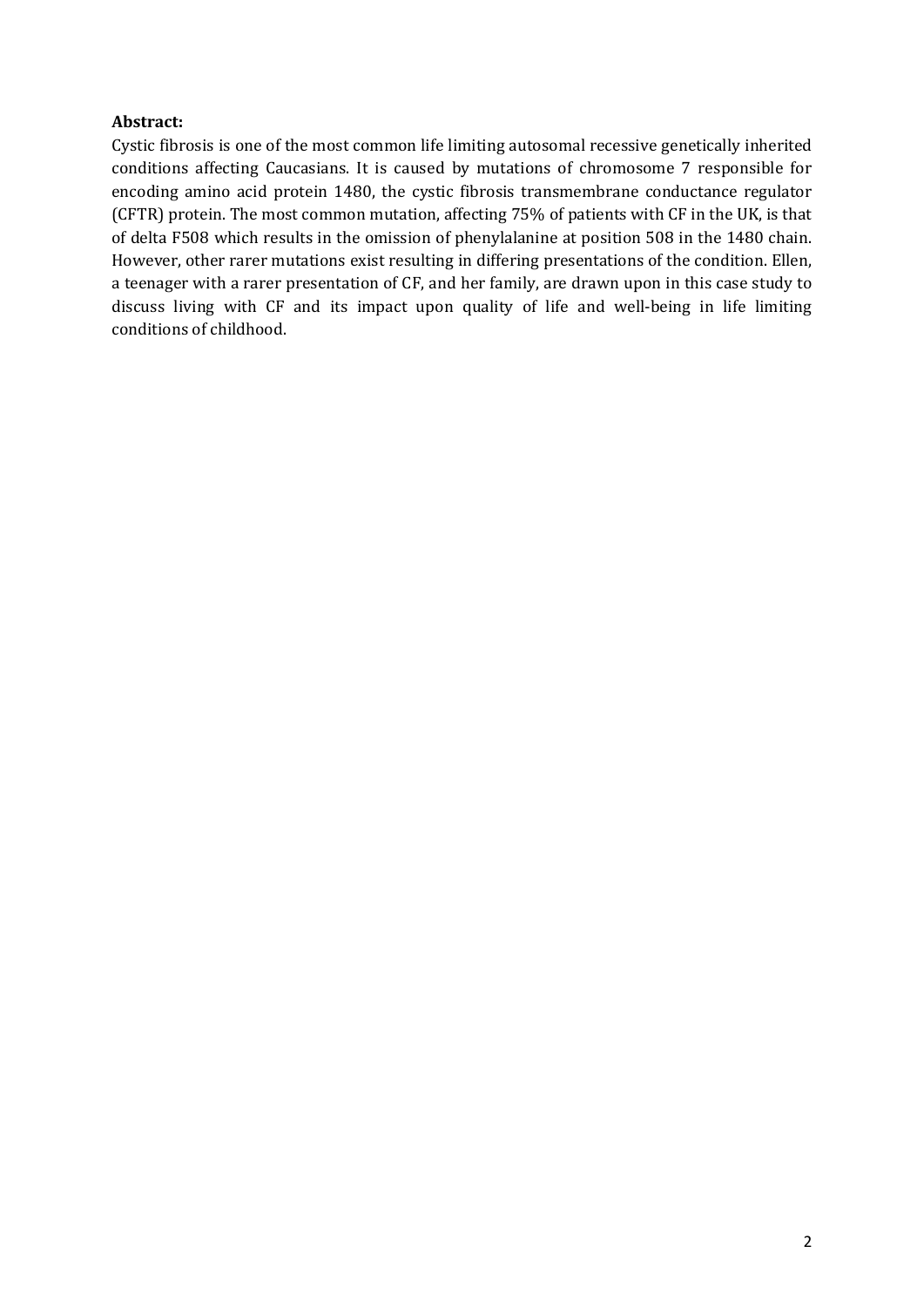# **Introduction**

Well-being and quality of life (QoL), whilst high on national and international political agendas in recent times (e.g. The Children's Society 2015, UNICEF 2011), can be abstract and subjective, are complex terms frequently intertwined with each other, with life satisfaction, social capital and with happiness (e.g. Hean et al. 2013, Taylor et al 2008, Ferguson 2006). Savage et al. (2009) identify QoL as a multidimensional construct, relating to individuals' perceptions of the impact of illness and treatment on their health, well-being or physical, psychological and social functioning. Similarly, well-being has been defined as: '*a dynamic state that is enhanced when people can fulfil their personal and social goals... both in relation to objective measures, such as household income, educational resources and health status; and subjective indicators such as happiness, perceptions of quality of life and life satisfaction*' (Statham & Chase 2010), with broad consensus that it refers to the quality of people's lives (The Children's Society 2015). Whatever the complexity and lack of clarity of definition of these two terms, the extent to which having a 'life-limiting' illness, defined as having: '*no reasonable hope of cure'* (Together for Short Lives 2013:4), impacts on well-being and QoL is explored here. To this end, this case study explores the impact that living with cystic fibrosis (CF) has on one family and identifies how this could affect their well-being and QoL.

# **Cystic fibrosis**

One of the most common life limiting, genetically inherited conditions affecting Caucasians, CF is a multisystem, autosomal, recessive inherited disorder (Ren et al. 2011, Winter 2010). It affects exocrine glands, impacting upon sweat production and regulation, the gastro-intestinal tract, most notably the pancreas, and reproductive systems; lung disease continues to be the major cause of morbidity and mortality (Ren et al 2011). CF is caused by mutations of a gene in chromosome 7 that encodes amino acid protein 1480, the cystic fibrosis transmembrane conductance regulator (CFTR) protein (Peckham et al 2006). Amino acids block the formation of CFTR protein, thus if any are missing or irregular the CFTR protein may cease to function correctly (Mayall et al. 2009).

The most common gene mutation, affecting 75% of patients with CF in the UK, is that of delta F508, resulting in the omission of phenylalanine (an essential amino acid) at position 508 in the 1480 chain (Thomas & Pedersen 1993). A rarer mutation of R117H, accounting for 0.8% of mutant genes, changes arginine (another essential amino acid) to a histidine (an alternative essential amino acid from which histamine is derived) in a transmembrane domain of the protein, alters conduct of the ion channel, frequently maintaining pancreatic function (Pont-Kingdon et al.2004).

Varying gene mutations affect CFTR function in different ways. The normal CFTR gene functions as a controlled chloride channel, which may then adjust the activity of other chloride and sodium channels at the cell surface (Ren et al 2011, Mayall et al 2009) to produce a watery mucous which protects the linings of involved organs, enabling bacteria excretion (Cystic Fibrosis Trust 2011). People with CF, however, have irregular transport of chloride and sodium across the respiratory epithelium, resulting in thickened, viscous airway secretions (Ratjen 2003), trapping harmful bacteria, causing lower respiratory infections (Cystic Fibrosis Trust 2011). Mutations in both copies of the CFTR gene and the genetic context in which a mutation occurs plays a significant role in defining CF type (Katkin 2015).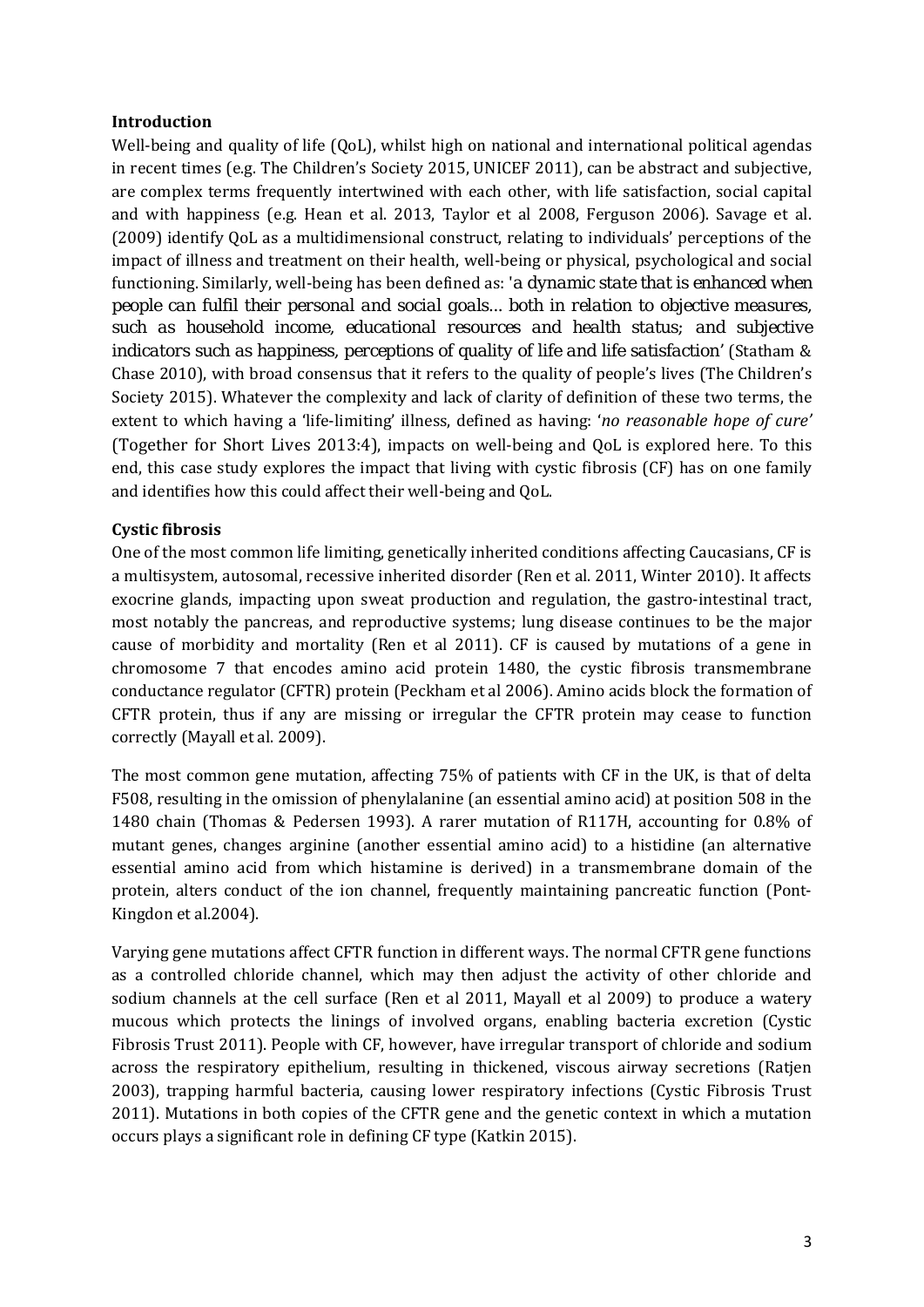Treatment for CF is dependent upon the nature of the gene mutation type and extent of symptoms and organs affected by the disease (Ren et al 2011); it primarily aims to maintain optimal health and reduce lung infection risks and malnutrition (Mayall et al. 2009). Pancreaticenzyme supplements are required for those with pancreatic insufficiency as well as a high calorie diet, due to their body's inability to absorb fat (Ren et al. 2011). Medication and other treatments, such as physiotherapy, are part of arduous daily regimens, aiming to dislodge mucous and prevent lung infections (Bryon & Wallis 2011). Eventually, however, capacity and elasticity of the lungs are lost, resulting in eternal damage and lung function decline, which can be fatal.

#### **Ellen: The case study**

Ellen<sup>[1](#page-3-0)</sup> is 15 years old and in Year 11 at school, preparing for her GCSE examinations. She was diagnosed with CF at the age of 12 years after her mother had been repeatedly told for years that her respiratory symptoms amounted to nothing more than a cough and sinusitis. Ellen inherited the most common gene mutation, delta F508, from her father and a R117H mutation from her mother; the latter resulting in Ellen having pancreas-sufficient CF. Thus, there are no health implications to her digestive system, although her respiratory symptoms are severe. She lives with her younger sister Janie and their mother Nella. Janie also has CF and was only diagnosed after screening following Ellen's diagnosis. After separating from Nella, their father, Jon, moved away and subsequently rarely sees his daughters. Nella invariably cares for her daughters independently. Her parents' separation, along with enforced frequent school absenteeism, due to her illness, and peer bullying have contributed to Ellen having anxiety, currently controlled with Sertraline. Ellen is routinely admitted to her local hospital every three months for a two weeks course of intra-venous flucloxicilin and amoxicillin, or sooner if and when her lung function deteriorates.

#### **Planning Ellen's nursing care**

 $\overline{a}$ 

Nursing care is holistic rather than diseased-focused (Manley et al. 2011). Thus, carrying out a comprehensive, systematic nursing assessment of psychological, social, spiritual and physical needs, implicit within nursing's professional practice standards (NMC 2015), facilitates QoL and well-being needs being met. Being mindful of this, nurses caring for Ellen ensure that regular assessment is conducted to re-evaluate her holistic nursing requirements.

Adolescence, according to Erikson, is a time of conflict between identity and role confusion when a sense of self needs be developed (Pressley & McCormack 2007). Psychological challenges associated with adolescence are typically heightened for Ellen and others like her due to demands associated with CF (Ernst et al. 2010). Vulnerable teenagers are potentially at risk of developing mental illness (Ernst et a.l 2010) and studies have highlighted that anxiety and depression are common in adolescence with CF (Quittner et al. 2008). Consequently, prompt identification and treatment of patients with significant mental illness should constitute routine CF care (Besier & Goldbeck 2012). Thus, regular re-evaluation of Ellen's psychological wellbeing comprises an important element of her holistic nursing care.

Symptoms of anxiety are indicators of poor psychological well-being, having strong negative associations with individuals' perceptions of their QoL (Besier and Goldbeck 2012). Ellen's nurses recognised lack of contact with her father and her parents' separation, along with

<span id="page-3-0"></span><sup>&</sup>lt;sup>1</sup> All names throughout this work are fictitious to maintain anonymity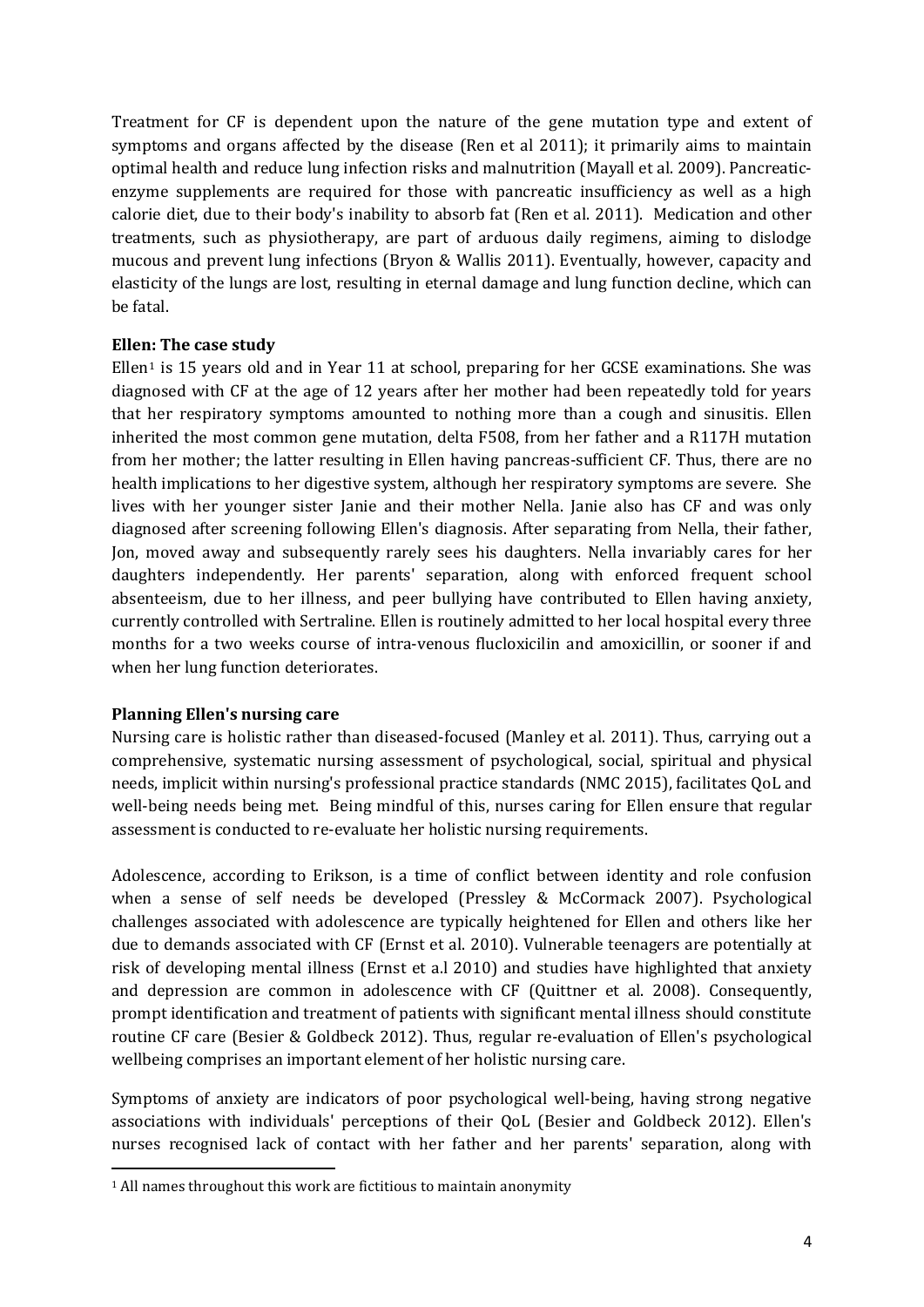bullying at school and absenteeism, contributed to her anxiety, resulting in her nursing and wider multidisciplinary team having referred her to a psychologist. Consequently, alongside her medication, Ellen requires much nursing of her anxiety, whereby her nurses took time to talk with and listen to her. Despite her anxieties, Ellen possesses much positivity, humour and acceptance of her disease and its management and, as studies have indicated, such coping strategies potentially enhance QoL (Hayes et al. 2006, Wong & Heriot 2008). Comparing early studies with more recent ones, adjustment, coping and acceptance of adolescents with CF have enhanced, thought to be associated with improved treatment and longer life expectancy (Britto et al 2004, Sawyer et al. 2005). Thus, it is essential to appreciate how adolescents with CF, such as Ellen, maintain their well-being and QoL amidst 'normal' adolescent psychological challenges.

School absences for children and adolescents with CF are well documented (Twynam et al 2010). Due to frequent treatment Ellen misses much school, invariably resulting in both educational and peer relationship difficulties and repeated bullying, a phenomena reported in young people with CF (Twyman et al. 2010). Low self-esteem is also a predictor of increased bullying risks (Egan & Perry 1998). Since Ellen's self-esteem is challenged, her social vulnerability and educational struggles contribute to both bullying and social isolation. Since Ellen sees little of her father and endures difficult peer relationships, her only social support lies with her mother and sister, resulting in feelings of social isolation. To maintain Ellen's social well-being and QoL, Ellen's holistic nursing care requires close working relationships between children's nurses working in hospitals and in the community and school nurses, to minimise her social isolation.

Spirituality has a direct effect on well-being and is fundamental to personal perspectives of 'place in the world' (Wright & Neuberger 2012); it also enhances healing. Lying at the heart of nursing, spiritual care is paramount (RCN 2011). Ellen's parents' separation, her social isolation from peers, educational difficulties arising from school absences, bullying, complexities of 'normal' adolescence and those specifically associated with CF, and her anxieties, all contribute to significant spiritual needs which need to be met. Through acknowledging these spiritual needs, Ellen's nurses aim to maintain her spirituality through being empathetic and offering opportunities to talk about her concerns.

Given no pancreatic involvement, the aim of Ellen's physical nursing care, both during hospital admissions and whilst at home, is to manage her respiratory disease. Common respiratory symptoms in adolescents with CF include: a persistent cough, sinusitis, mucous amassing, resulting in inflammation, bacteria accumulation and subsequent pneumonia (Twyman et al. 2010; Peckham et al. 2006) and these are frequent concerns for Ellen. Hence, she is prescribed Colistimethate Sodium via a nebuliser twice daily, Tobramycin podhaler twice daily, Salbutamol evohaler as required and hypertonic sodium chloride solution for physiotherapy, required twice daily. These daily treatment regimens are physically arduous for Ellen and she finds it particularly difficult to 'keep up' with her friends. These physical pressures undoubtedly reduce Ellen's low sense of self-worth, QoL and well-being and increase her anxieties. Acknowledging the demands this has on Ellen, nurses ensure that they continued to encourage, support and empathise with these pressures, reassuring her that she is not alone.

#### **Living with CF: Family influences**

CF impinges upon the lives of families of affected adolescents too (Branstetter et al 2008). Fujita and Diener (2005) have, for example, identified the importance of support from family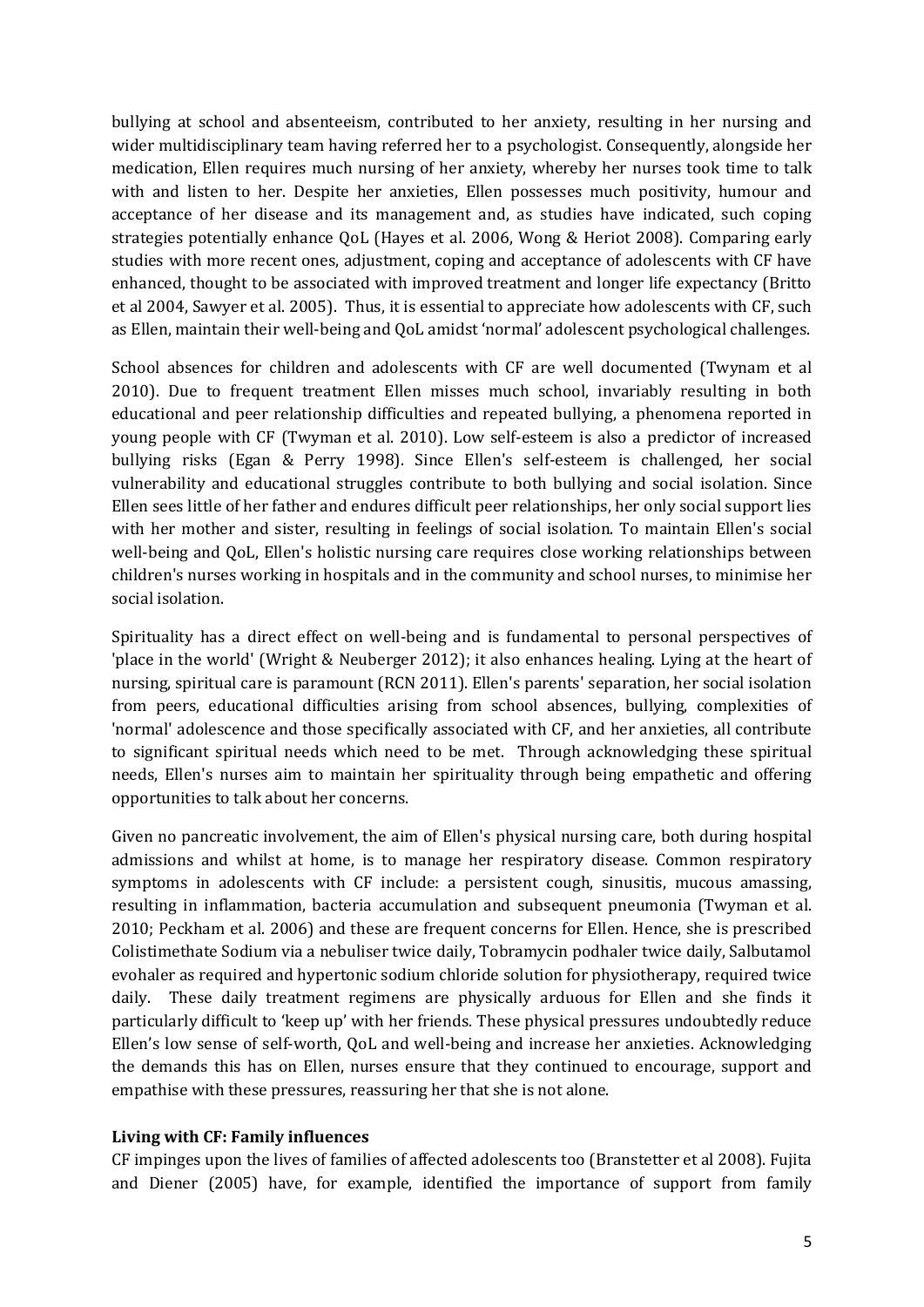members in coping. Therefore, nurses in their holistic practices of Ellen endeavour to acquaint themselves with all her family members. This is particularly important as an association between parental coping and child adjustment is likely to influence an adolescent's overall wellbeing and QoL.

How well parents, siblings and affected children adjust to CF is not only reflective of the severity of the illness, but also by family members' acceptance and parental coping strategies (Casier et al. 2010, Wong & Heriot 2008); it is behavioural and cognitive efforts that people use which influence their coping strategies in stressful situations (Lazarus & Folkman 1984). Much of Ellen's extended family feel some sense of responsibility and guilt for her inherited lifelimiting condition. Nonetheless, Nella views her rare gene mutation as responsible for her daughters retaining their pancreatic function. This is a positive coping strategy, which is important in parental adjustment to CF (Wong & Heriot 2008). In contrast, Jon displays behavioural disengagement through not seeing Ellen and Janie often. Not only will this invariably impact negatively on Ellen, it is likely to also have a damaging effect on Jon's own well-being and QoL.

Psychological distress endured by siblings of a child with a life limiting condition is well documented. Well siblings often view increased attention on their ill sibling as a personal rejection (Tew 2010). Despite also having CF, Janie remembers feeling jealous when Ellen was first diagnosed. Janie perceived those close to her to be preoccupied with Ellen, leaving her in her sister's shadows, mirroring the thoughts and feelings of siblings in similar situations (Williams et al. 2009). However once diagnosed herself, Ellen and Janie became extremely close. Janie recognises in light of her initial feelings, she may have found her relationship with her sister and mother much harder without her own diagnosis of CF. The sisters are able to understand the difficulties each face, and the treatments they endure daily together. Having each other gives them strength and seemingly enhances Janie's well-being and QoL too.

#### **Quests in achieving well-being and QoL**

In a quest to achieve a good sense of well-being and a sound QoL, in the presence of life limiting conditions such as CF, we argue that holistic nursing practices are paramount. Within this holistic nursing framework, acceptance-based interventions whereby nurses within a wide interdisciplinary team of health professionals facilitate individuals to accept their health condition (Hayes et al 2006), are beneficial to improving well-being and QoL. Acceptance of a life limiting condition is measured as a means of increasing action which is directed towards important life goals (Hayes et al 2006). Similarly, a sense of optimism, associated with acceptance, may help to reduce or prevent altogether the onset of anxiety and depression (Ey et al. 2005). Ellen does experience, and is currently receiving treatment for, anxiety. However, the holistic nursing practices of her nurses facilitate continuing acceptance of her condition and feelings of optimism to enable her to achieve a good sense of well-being and a positive QoL, reflecting findings from studies about adolescents with CF published during the last decade (Britto et al. 2004, Sawyer et al 2005). These are similarly reflected in both her mother, Nella, and her sister Janie resulting in a family approach to achieving well-being and QoL.

#### **Conclusion**

Well-being and QoL are complex to define yet are currently high on international and national agendas; both are paramount to consider in holistic nursing practices of adolescents with life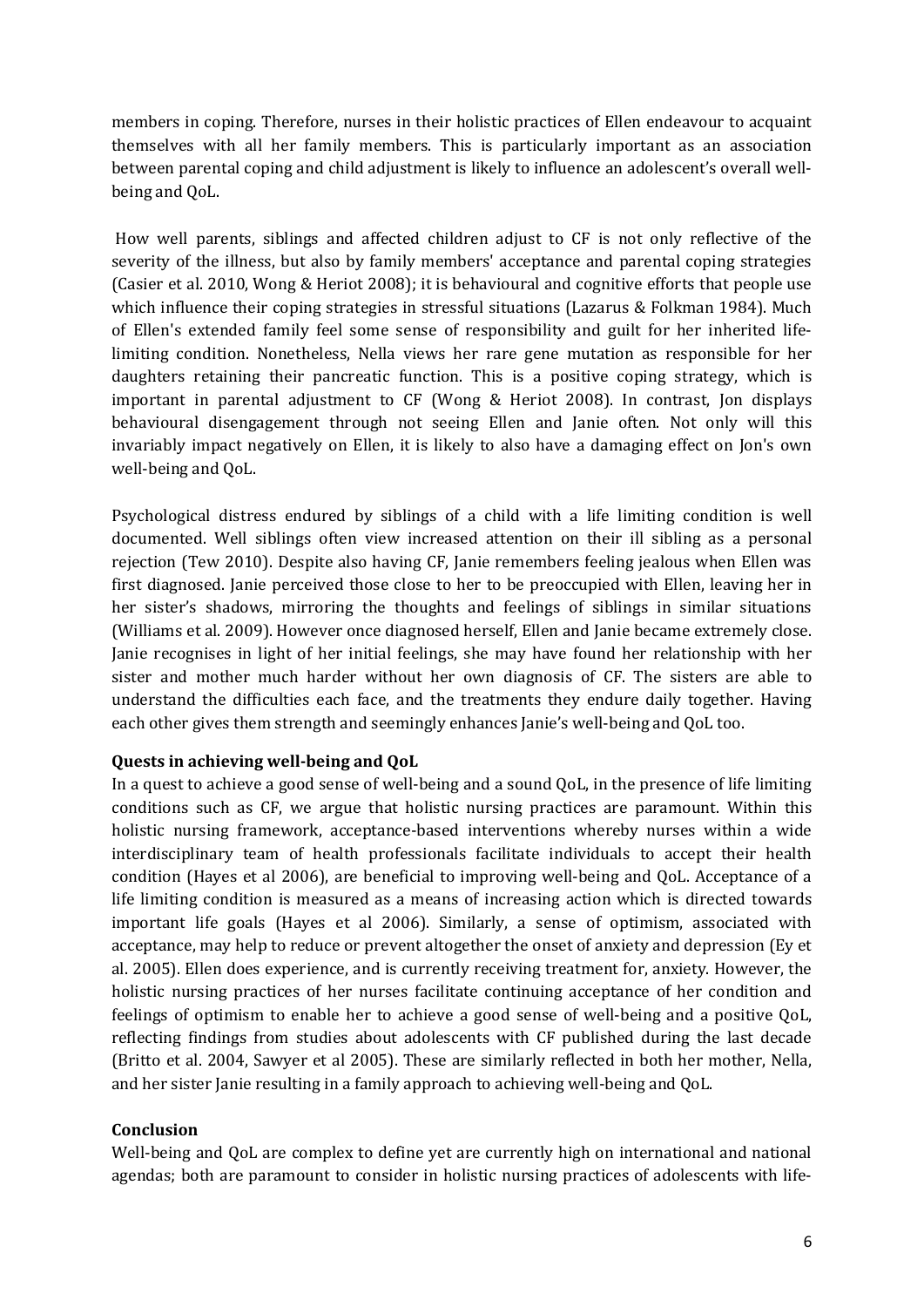limiting conditions such as CF. This case study has explored the impact of living with CF upon the well-being and QoL for one adolescent and her family. Adopting a holistic nursing framework, it has been established that, even in the presence of anxiety, rather than the severity of an adolescent's condition negatively impacting on their QoL and well-being, individuals' perceptions greatly influence acceptance, optimism and the development of individuals' coping strategies. Ellen's well-being and QoL has been enhanced with the support and positive strategies of her mother and sister, her nurses and the wider health care team, holistic interventions and her own positive coping strategies. Both Nella and Janie demonstrate similar positive strategies and traits. More negative strategies can potentially impact on Ellen's wellbeing and QoL too, as the case study highlights, with Jon's disengagement from his daughters. Both positive and negative coping strategies can exist within one family unit. Thus, it is essential for nurses to be mindful of every individual within a family network to ensure appropriate holistic nursing care is provided, where possible, to each family member, to enhance their wellbeing and QoL.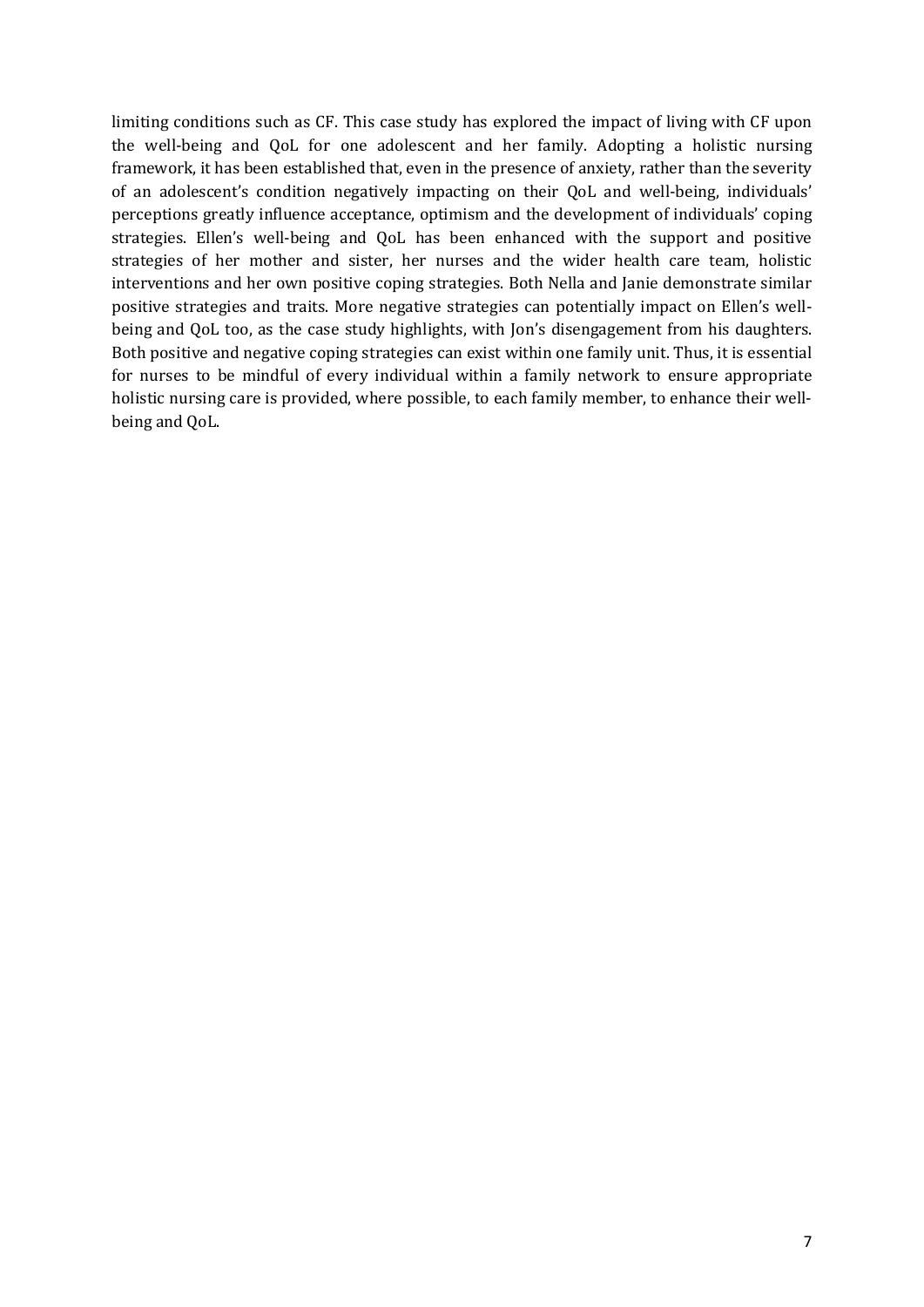# **References**

Besier T, Goldbeck L. 2012. Growing up with Cystic Fibrosis: achievement, life satisfaction, and mental health. *Quality of Life Research.* 21:1829 – 1835.

Branstetter JE, Domian EW, Graff CJ, Piamjariyakul U, Williams PD. 2008. Communication in families of children with chronic illness or disability. *Issues in Comprehensive Pediatric Nursing*. 31:171–184.

Britto M, Kotagal U, Chenier T, Tsevat J, Atherton H, Wilmott R. 2004. Differences between adolescents' and parents' reports of health-related quality of life in cystic fibrosis*. Pediatric Pulmonology.* 37:165–171.

Byron M, Wallis C. 2011. Parents as equal partners in the paediatric cystic fibrosis multidisciplinary team. *Journal of The Royal Society of Medicine.* 104: 30-35.

Casier A, Goubert L, Theunis M, Huse D, De Baets F, Matthys D, Crombez G. 2010. Acceptance and well-being in adolescence and young adults with cystic fibrosis: a prospective study. *Journal of Pediatric Psychology.* 36:476-487.

Cystic Fibrosis Trust. 2011. *Standards for the Clinical Care of Children and Adults with Cystic Fibrosis in the UK. Second edition.* CF Trust Publication

Egan, SK, Perry, DG. 1998. Does low self-regard invite victimization?. *Developmental Psychology*. 34: 299-309.

Ernst MM, Johnson MC, Stark LJ. 2010. Developmental and psychosocial issues in cystic fibrosis. *Child & Adolescent Psychiatric Clinics of North America.* 19:263–283.

Ey S, Hadley W, Allen DN, Palmer S, Klasky J, Deptula D. 2005. A new measure of children's optimism and pessimism: the youth life orientation test. *Journal of Child Psychology and Psychiatry.* 46:548-558.

Ferguson KM. 2006. Social capital and children's wellbeing: a critical synthesis of the international social capital literature. *International Journal of Social Welfare.* 5:2–18

Folkman S, Moskowitz JT. 2004. Coping: Pitfalls and promise. *Annual Review of Psychology*. 55:745–774.

Fujita F, Diener E. 2005. Life satisfaction set point: Stability and change. *Journal of Personality and Social Psychology.* 88:158-164.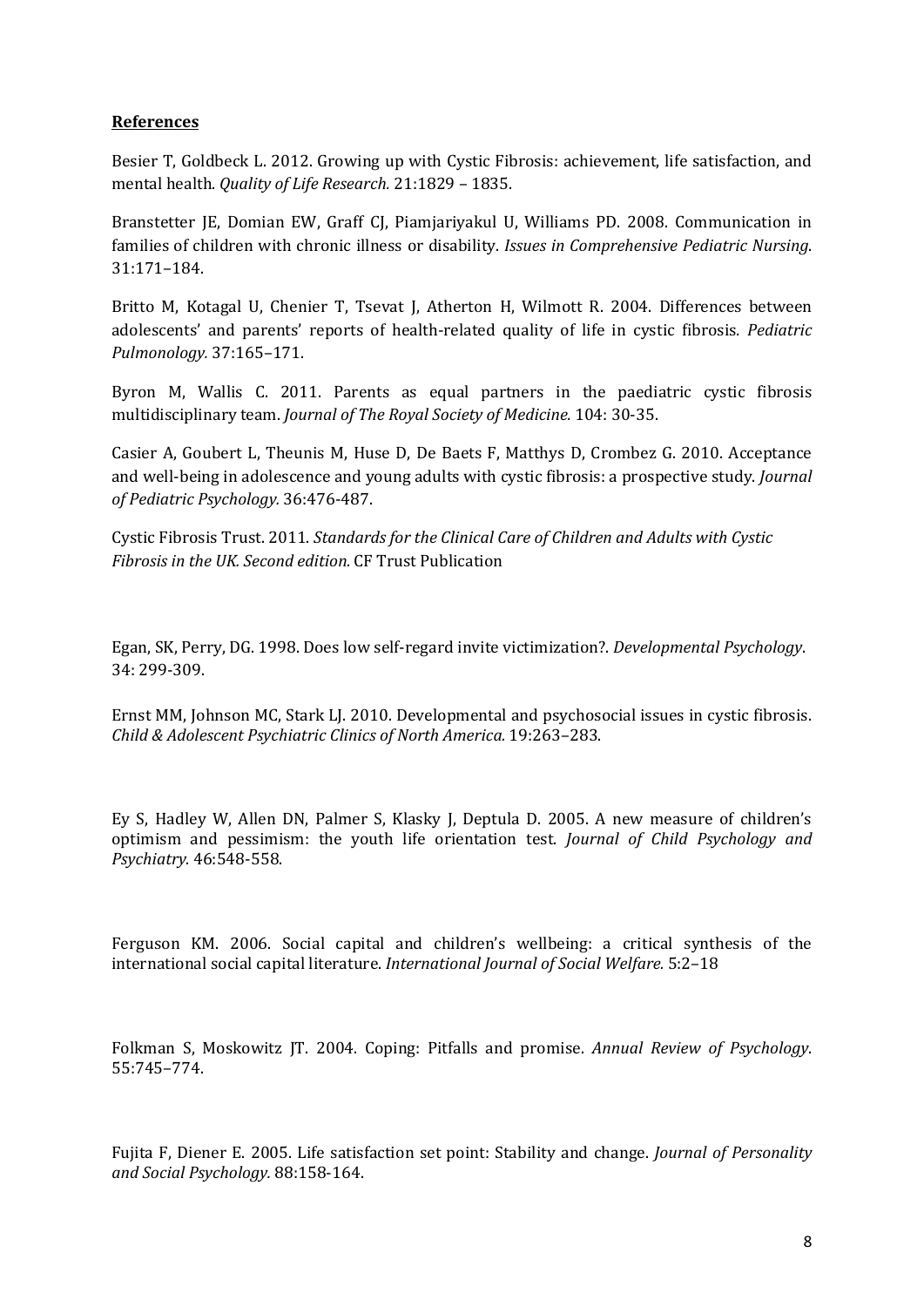Gardner E. 1998. Siblings of chronically ill children: Towards an understanding of process. *Clinical Child Psychology and Psychiatry.* 3:213 – 227.

Gauthier LR, Roding G, Zimmerman C, Warr D, Moore M, Shepherd F, Gagliese L. 2009. Acceptance of pain: A study in patients with advanced cancer. *Pain*. 143:147–154.

Gjengedal E, Rustøen T, Wahl AK, Hanestadt BR. 2003. Growing up and living with cystic fibrosis. Everyday life and encounters with the health care and social services—A qualitative study. *Advances in Nursing Science*. 26:149–159.

Hayes SC, Luoma JB, Bond FW, Masuda A, Lillis J. 2006. Acceptance and Commitment Therapy: Model, processes and outcomes. *Behaviour Research and Therapy*. 44:1–25.

Hean S, Hewitt-Taylor J, Cash M, Buckley H, van Teijlingen E. 2013. A nurse's role in promoting social capital in children and young people. *Nursing Children and Young People*. **25**(1):19-23

Lazarus RS, Folkman S. 1984. *Stress, Appraisal and Coping*. New York: Springer.

Leung SS, Steinbeck KS, Morris SL, Kohn MR, Towns SJ, Bennett DL. 1997. Chronic illness perception in adolescence: implications for the doctor-patient relationship. *Journal of Paediatric Health.* 33:107-112.

Katkin, J. P. 2015. *Cystic Fibrosis: Clinical Manifestations and diagnosis*. Wolters Kluwer [online].

Manley K, Watts C, Cunningham G, Davies J. 2011. Principles of Nursing Practice: Development and Implementation. *Nursing Standard.* 25:27: 35-37.

[Mayell SJ, Munck A, Craig JV, 2009. A European consensus for the evaluation and management of](http://www.uptodate.com/contents/cystic-fibrosis-clinical-manifestations-and-diagnosis/abstract/11)  [infants with an equivocal diagnosis following newborn screening for cystic fibrosis.](http://www.uptodate.com/contents/cystic-fibrosis-clinical-manifestations-and-diagnosis/abstract/11) *Journal of [Cystic Fibrosis](http://www.uptodate.com/contents/cystic-fibrosis-clinical-manifestations-and-diagnosis/abstract/11)*. 8:71.-78

Nursing and Midwifery Council, 2015. *The Code: Professional standards of practice and behaviour for nurses and midwives.* NMC. London.

Peckham D, Conway SP, Morton, A. 2006*.* Delayed diagnosis of cystic fibrosis associated with R117H on a background of 7T polythymidine tract at intron 8. *Journal of Cystic Fibrosis*. 5:63-65.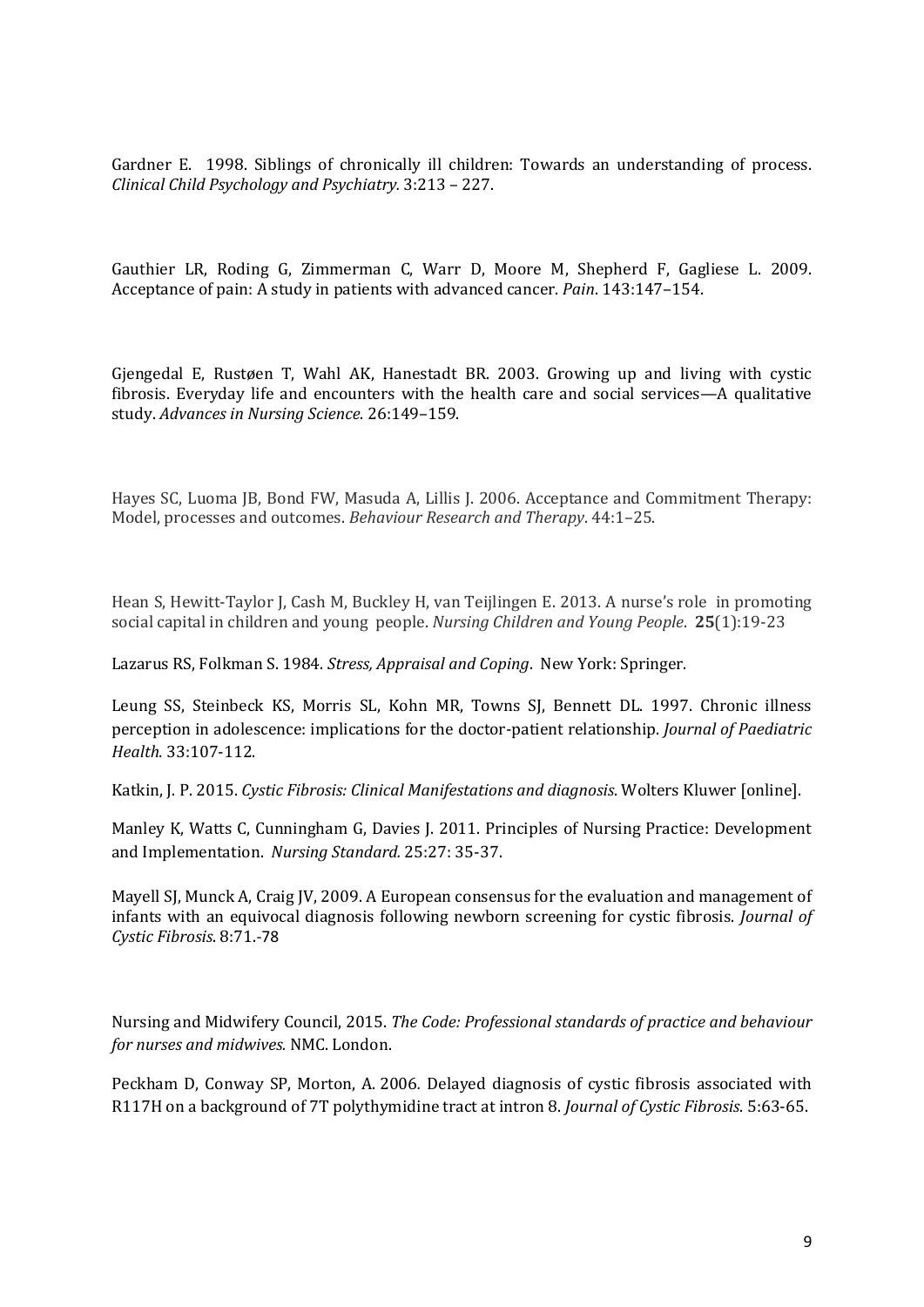Pont-Kingdon G, Jama M, Miller C, Millson A, Lyon E. 2004. Long-Range (17.7 kb) Allele-Specific Polymerase Chain Reaction Method for Direct Haplotyping of R117H and IVS-8 Mutations of the Cystic Fibrosis Transmembrane Regulator Gene. *Journal of Molecular Diagnostics.* 6:264-270.

Pressley M, McCormick C. 2007. *Child and Adolescent Development for Educators.* New York: Guildford Press.

Quittner AL, Barker DH, Snell C, Grimley ME, Marciel K, Cruz I. 2008. Prevalence and impact of depression in cystic fibrosis. *Current Opinion in Pulmonary Medicine*. 14:582–588.

[Ren CL, Desai H, Platt M, Dixon M. 2011. Clinical outcomes in infants with cystic fibrosis](http://www.uptodate.com/contents/cystic-fibrosis-clinical-manifestations-and-diagnosis/abstract/10)  [transmembrane conductance regulator \(CFTR\) related metabolic syndrome.](http://www.uptodate.com/contents/cystic-fibrosis-clinical-manifestations-and-diagnosis/abstract/10) *Pediatric [Pulmonology](http://www.uptodate.com/contents/cystic-fibrosis-clinical-manifestations-and-diagnosis/abstract/10)*. 46:1079.

Royal College of Nursing. 2011. *Spirituality in Nursing Care.* London: Royal College of Nursing.

Savage E, Riordan AO, Hughes M. 2009. Quality of life in children with acute lymphoblastic leukaemia. *European Journal of Oncology Nursing*. 13**:**36-48.

Sawyer M, Reynolds K, Couper J, French D, Kennedy D, Martin J, Staugas R, Baghurst P. 2005. A two-year prospective study of the health-related quality of life of children with chronic illness – the parents' perspective. *Quality of Life Research.* 14:395–405.

Statham J, Chase E. 2010. *Childhood wellbeing: A brief overview.* Childhood Wellbeing Research Centre. York.

Szyndler JE, Towns SJ, van Asperen PP, McKay KO. 2005. Psychological and family functioning and quality of life in adolescents with cystic fibrosis. *Journal of Cystic Fibrosis*. 4:135–144.

Taylor RM, Gibson F, Franck L. 2008. A concept analysis of health-related quality of life in young people with chronic illness. *Journal of Clinical Nursing*. **17***:*1823-1833.

Tew K. 2010. Filial therapy with parents of chronically ill children. In Baggerly JN, Ray D, Bratten SC (eds) *Child-centred play therapy research: The evidence base for effective practice.*New Jersey: John Wiley and Sons.

The Children's Society. 2015. *The Good Childhood Report: 2015*. The Children's Society. London.

Thomas PJ, Pedersen PL. 1993. Effects of the delta F508 mutation on the structure, function, and folding of the first nucleotide-binding domain of CFTR. *Journal of Bioenergetics and Biomembranes.* 1:11-19.

Thompson AB, Curtner ME, O'Rear MR. 1997. The psychosocial adjustment of well siblings of chronically ill children. *Children's Health Care.* 23:211-226.

Together for Short Lives. 2013. *The Language of Children's Palliative Care*. Discussion Paper 2. Together for Short Lives. Bristol.

Twyman KA, Savlor CF, Saia D, Macias MM, Taylor LA, Spratt E. 2010. Bullying and Ostracism experiences in children with special health care needs. *Journal of Developmental and Behavioural Pediatrics.* 1:1-8.